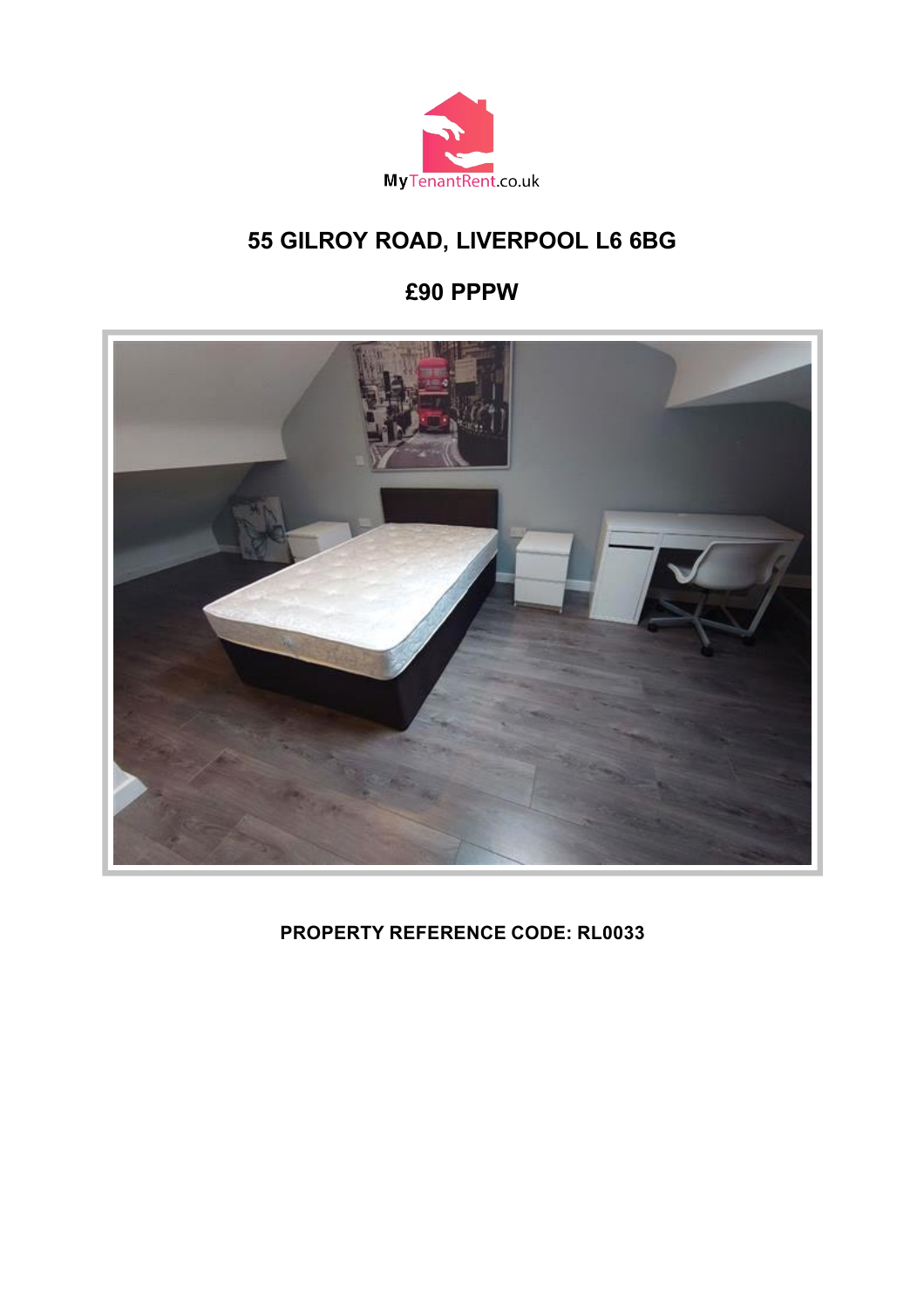## **55 GILROY ROAD, LIVERPOOL L6 6BG**

Refurbished 5 bed property - gas/elec/water & broadband included

- BILLS INCLUDED
- CLOSE TO AMENITIES
- DOUBLE GLAZING
- FITTED BATHROOM
- FITTED KITCHEN
- FURNISHED
- NEW REFURBISHMENT
- SMART TV
- STUDENT PROPERTY
- TWO BATHROOMS

### **This property consists of:**

STUDENT PROPERTY -£85PPPW

- WHITE GOODS
- WOODEN FLOORS
- BROADBAND INCLUDED
- ALARM
- HALF RENT JULY/AUGUST IF NOT MOVING IN
- ON-STREET PARKING
- TWO BATHROOM
- UPSTAIRS BATHROOM
- VIRGIN BROADBAND

### GAS/WATER/ELECTRIC & VIRGIN BROADBAND INCLUDED!

MyTenantRent are extremely happy to offer for rent this fully furnished five bedroom house on Gilroy Road.

Ideal for students looking to share as based in the hub of student accommodation. McDonald's and other amenities are a short 2 minute walk away, the universities of Liverpool also just a short 15 minute walk or bus ride away.

The property briefly comprise of five bedrooms, all of a good size, a fully fitted kitchen with appliances including washing machine, a lounge with flat screen TV, and TWO bathrooms with toilet, sink and shower cubicle. A good size yard for those summer BBQ's and social get togethers! Tvs are also included in all rooms.

This property also benefits from a gas central heating system, and has double glazing throughout.

Book a viewing now and reserve this property for next year!

£200 deposit per person with guarantor (£300 deposit without guarantor)

1 week's rent applicable as a holding fee to reserve the property (this forms part of your deposit)

Council Tax Band: A (Liverpool City Council) Deposit: £1,000



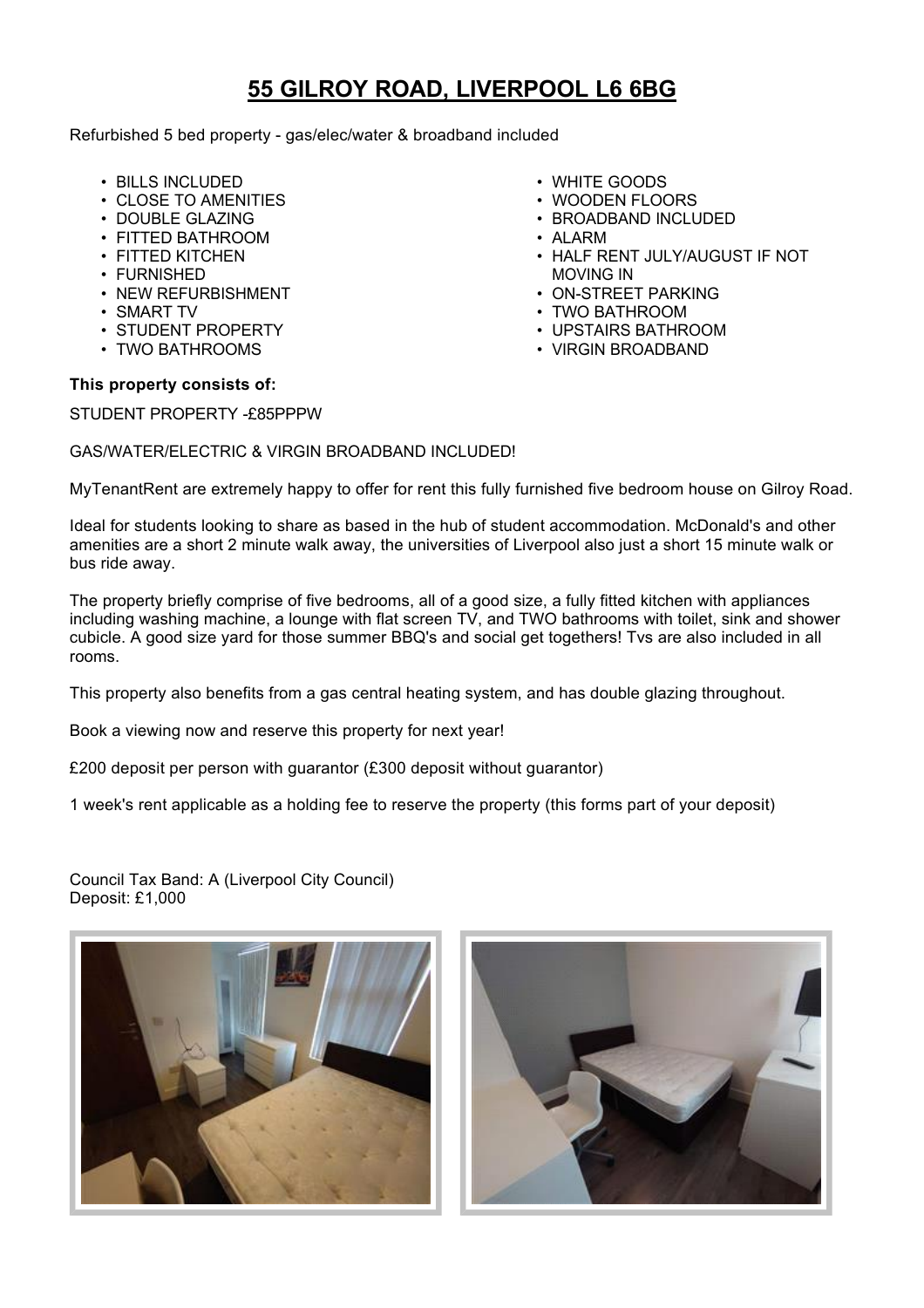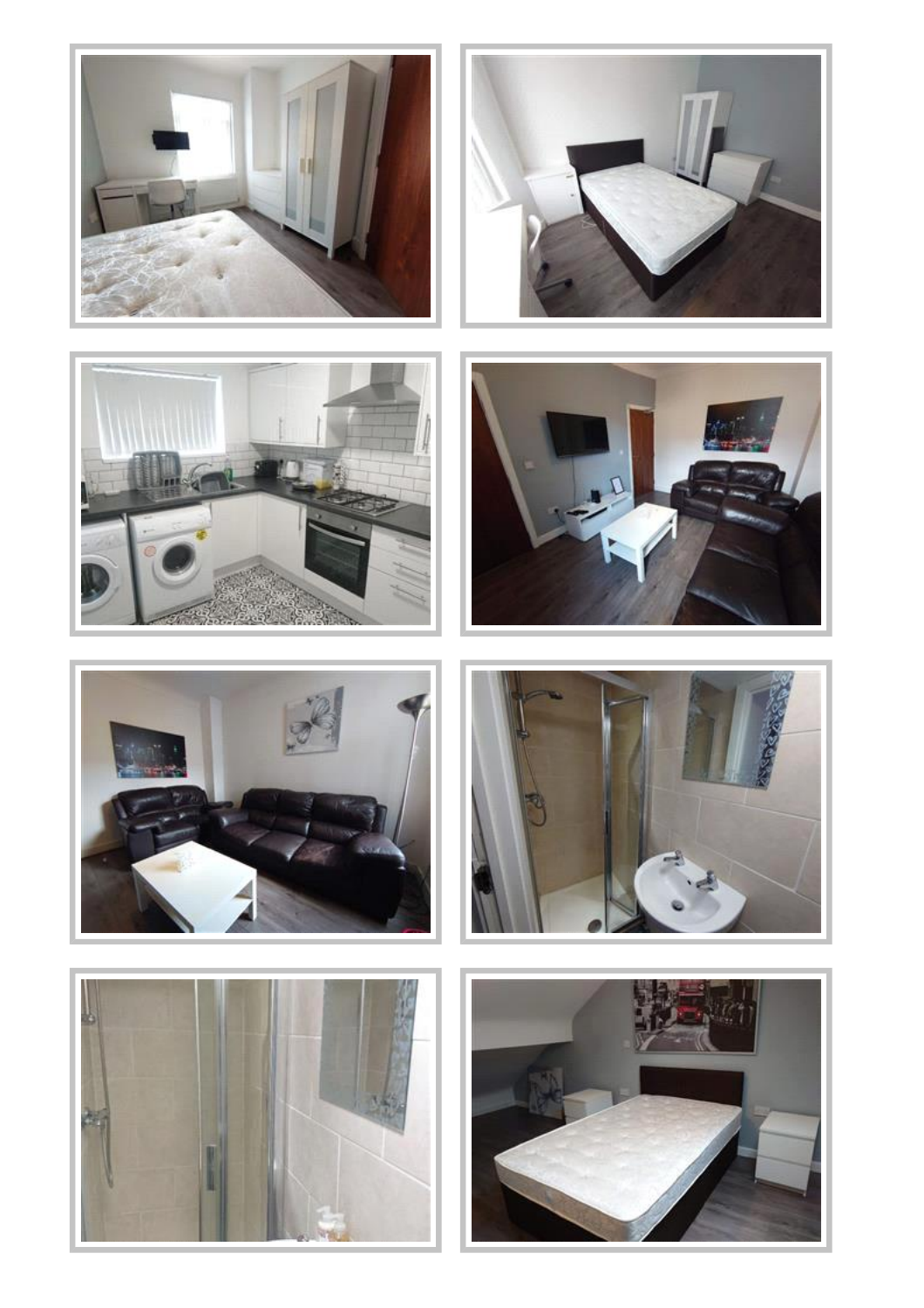